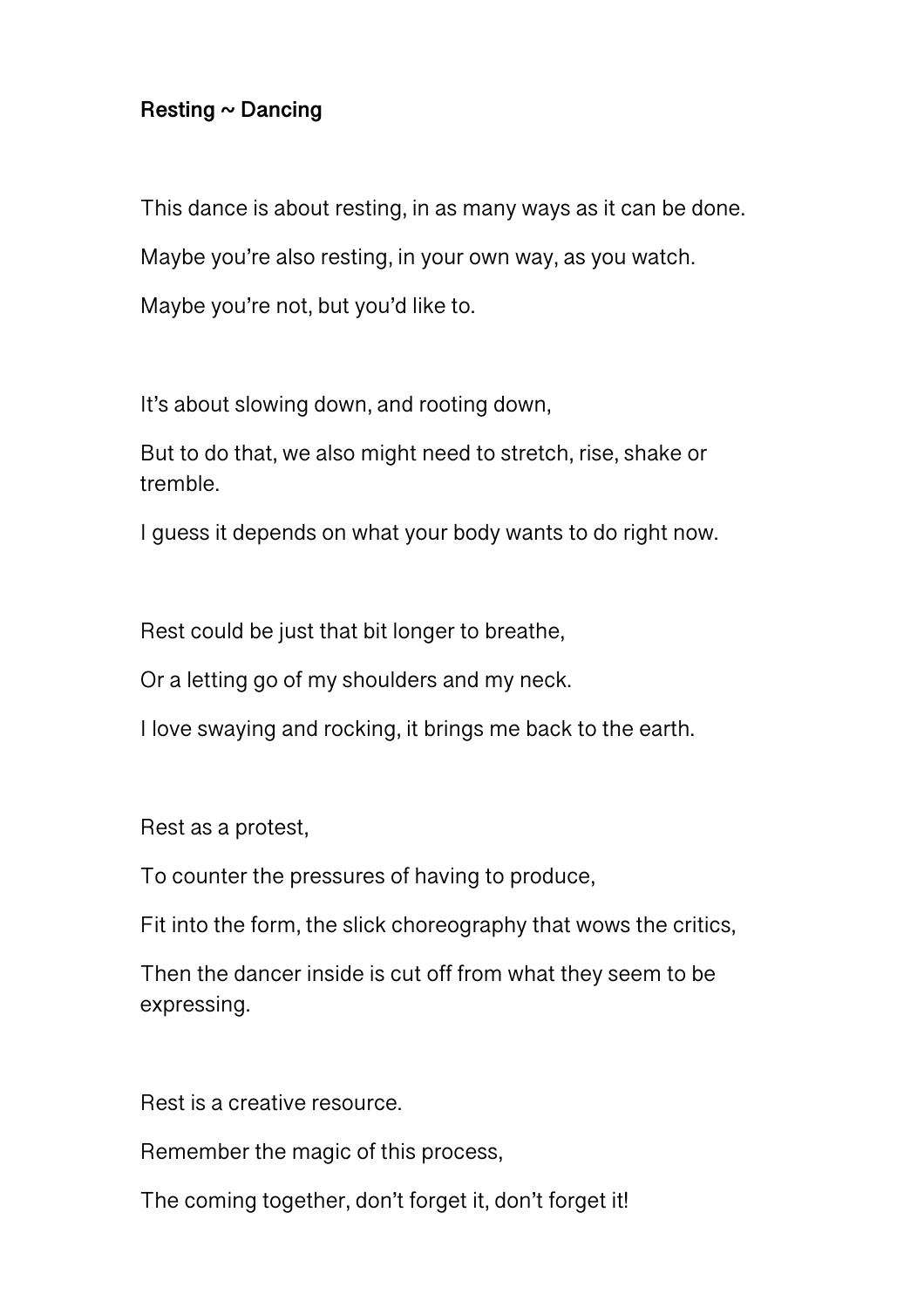Migrants, and children of migrants!

We've had to internalise this constant feeling of needing to survive, put our heads down and endure.

I'm luckier than my mum. She has so many emotional challenges to work through day to day,

I wish she could rest too.

Resting isn't being lazy.

Resting is working. Resting is creative.

Internal work is happening inside of us.

Marginalised people need a variety of paces, timings, shapes of spaces, and needs to find their restfulness.

Look up Black Power Naps.

It's a great resource for people of colour and racialised people to get access to the rest they need.

Rest that was systematically denied in times of enslavement or indentured servitude.

I'd like to slip out of the pattern, break the cycle.

I have pronounced scoliosis,

It means I have curvatures of the spine.

I'm fine if I don't sit still for long.

It's often good to lie down or just get closer to the floor.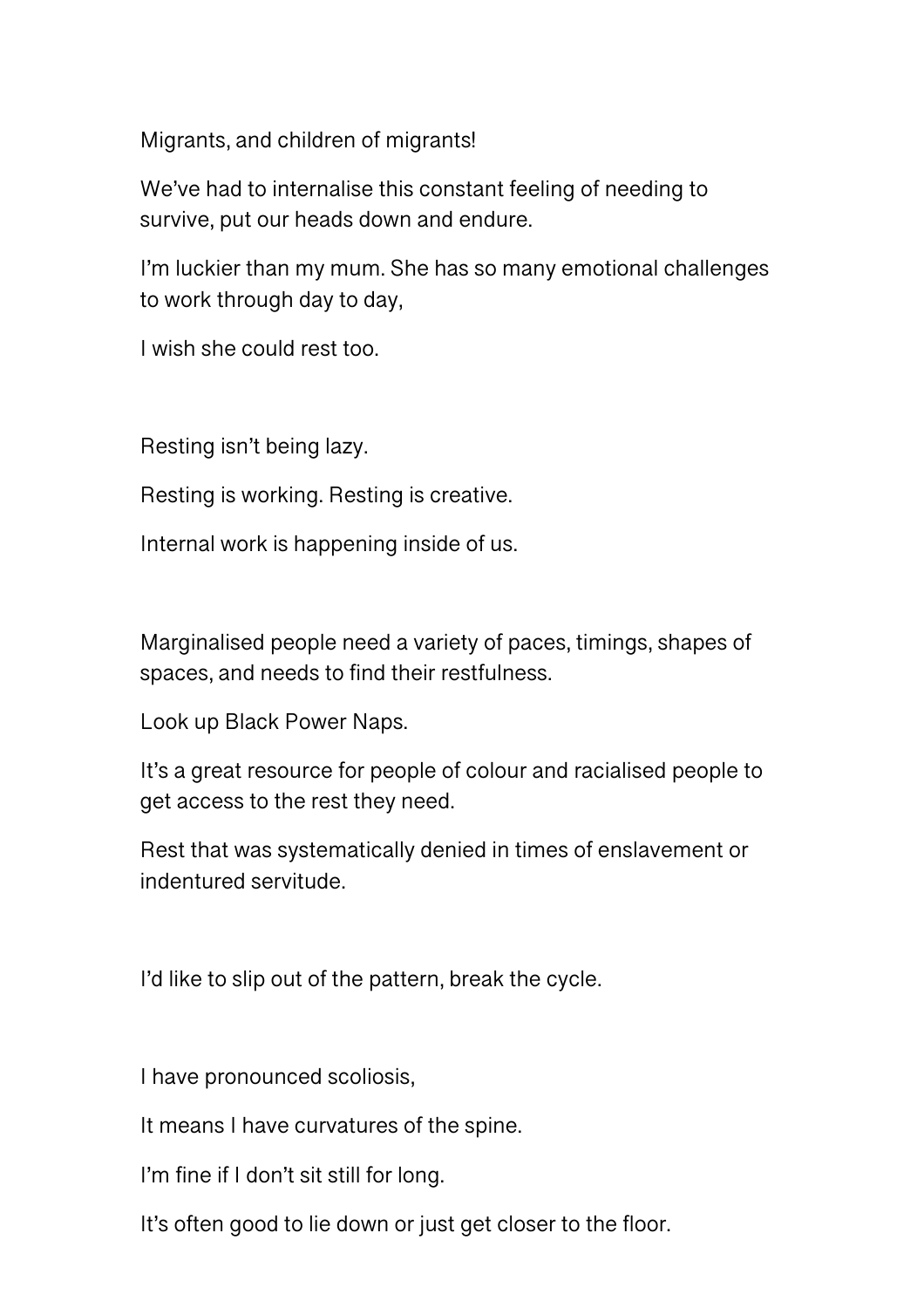Every person on this planet needs more rest!

Our ancient cultures revive us.

The Chinese energy practices have the kwa and the lower dan tien, the gateways around our belly,

West African dancing traditions emphasise the loosening in our hip flexes,

To be able to dance for longevity,

The Root chakra in south Asian yogic practices,

The respect for nature, and roots, and earth, and ground in animist and pagan traditions.

Modern times disconnect us from our roots.

We need to find our way back to the ground.

Touch it, with your hands,

Or even just with your imagination.

At the night club,

The ground is oozing with sticky booze.

I love a drink, but I also need to be able to rest my spine,

To dance in and out of the floor, to be not so upright,

To dance for longevity.